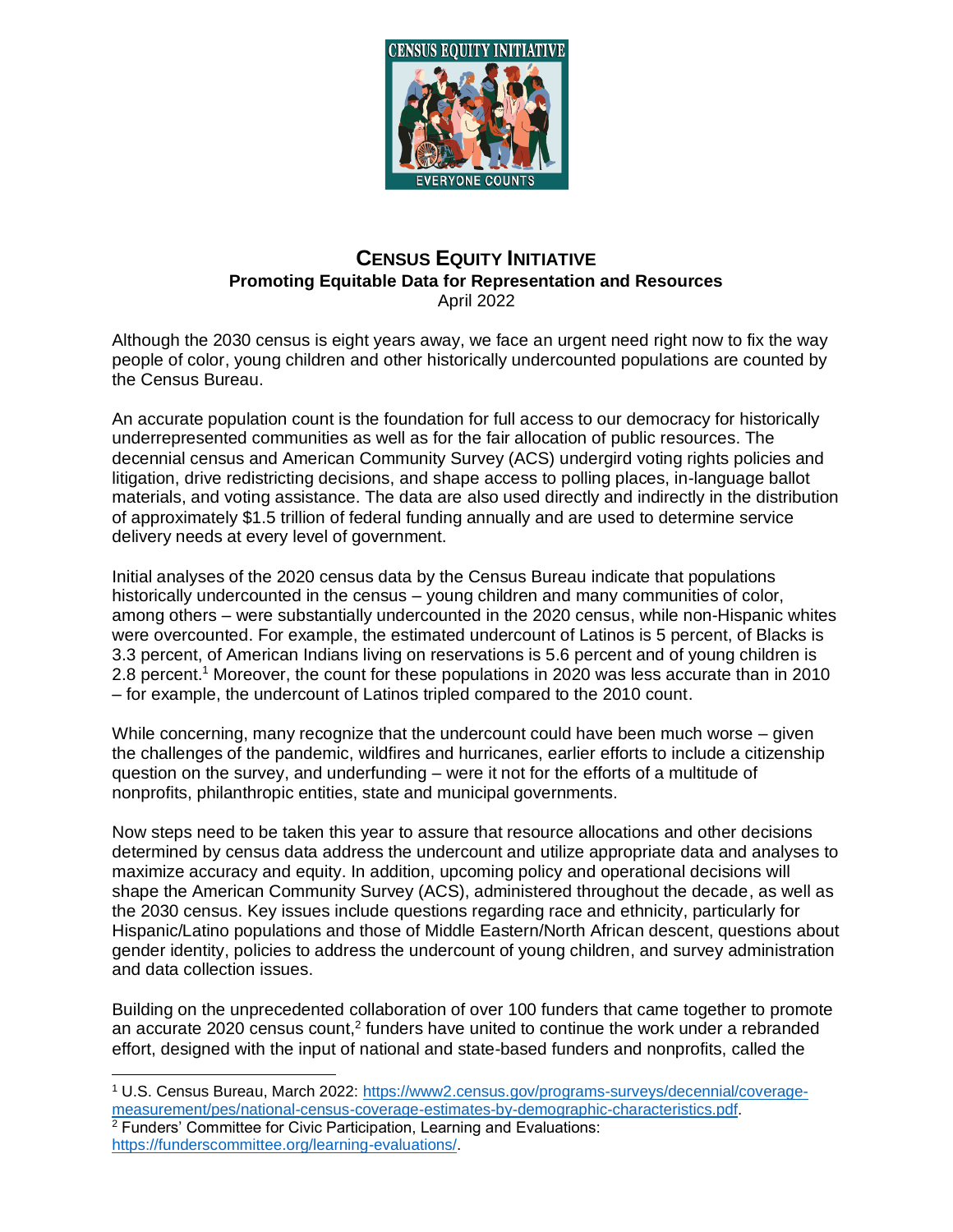Census Equity Initiative. We have adjusted the CEI strategy to address the urgency demanded by the new information about the 2020 undercount.

## **The Census Equity Initiative is dedicated to ensuring that ACS and census data is high quality and fairly counts historically undercounted populations as an underpinning of equitable access to democratic participation and the fair allocation of resources.**

The Census Equity Initiative aims to raise roughly \$4 million per year through 2024 to support two main areas of work: (a) Address census policy and operations, and (b) Sustain collaboration and aligned action.

# *A. Census Policy and Operations*

Numerous policy issues related to the decennial census and ACS need to be addressed now. Key issues include identifying ways to rebase the 2020 count to ensure fair distribution of government funding for programs serving marginalized people; improving questions regarding race and ethnicity, particularly for Hispanic/Latino populations and those of Middle Eastern/North African descent so that there is more accurate data; adding new questions about sexual orientation and gender identity; changing policies to address the undercount of young children and other data collection issues.

For example, there will be a major challenge to the basic design of the 2030 census and other surveys and issues related to the potentially greater use of administrative and commercial data. While use of administrative may be needed, there are concerns that such data are insufficient for key purposes (such as the count of young children, historically undercounted populations, immigrants, and race and ethnic data), even among those who promote the use of administrative data.

We also expect legislative proposals over the next few years that will harm census operations. Almost certainly there will be proposals to add a citizenship or legal immigration status question or even to exclude non-citizens or undocumented from the decennial count. There may be attempts to modify Title 13 of the U.S. Code, which is the statute guiding all census work. Civil rights advocates are concerned that the Bureau may consider removing the race and ethnicity question from the decennial questionnaire. We can also expect proposals to weaken the ACS such as ones to reduce the sample size (if not make the ACS voluntary), at a time when advocates believe the sample size needs to be expanded to address the expected data quality issues regarding small populations, such as Native Americans and Arab Americans.

We know that Congress is already debating funding for the Census Bureau, the annual ACS, and the 2030 census. Additionally, research and monitoring of the quality of the 2020 census data may require mitigation strategies. All of this requires educating members of Congress about the importance of the census. And changes in who serves in Congress will require a multi-year effort to educate new members and staff on the critical Senate and House committees about the census and win new champions. These issues also require strengthening relationships with the Census Bureau and maintaining ongoing dialogue.

The Census Equity Initiative has begun to provide modest support to organizations addressing these issues. These leading national groups, which have continued their coalition called Census Counts, also inform other census advocates at the national and state levels and help them engage as appropriate. Leaders of Census Counts include:

- Asian Americans Advancing Justice | AAJC
- NALEO Educational Fund
- National Urban League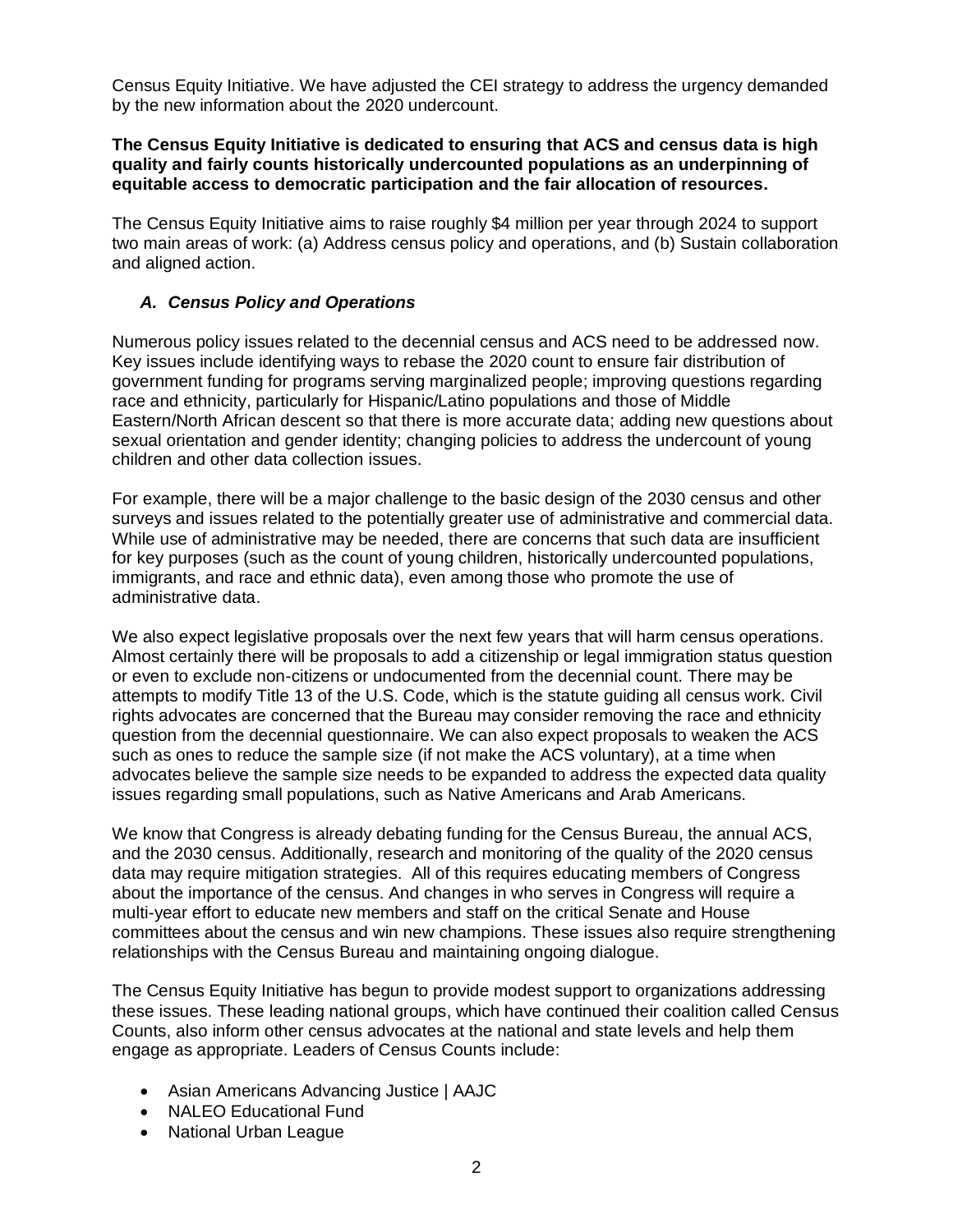• The Leadership Conference Education Fund

The Census Equity Initiative aims to bolster support to these organizations and fund others who are exercising important roles in research, policy development, advocacy, coordination, and communications toward the goal of fair and accurate census and ACS.

# *B. Census Collaboration and Aligned Action*

A crucial part of the 2020 effort was the infrastructure developed within states and across state and national efforts to "Get Out the Count" and promote policies and actions for a fair count. To sustain collaboration and aligned action, the Census Equity Initiative is supporting the following:

- **1. State-based organizing through the Census Equity Fund.** The Census Equity Fund supports state-based groups and coalitions to continue engagement on census issues, including bringing in new stakeholders into these efforts, through activities such as the following:
	- **Educate and engage community groups, the media and policymakers on** important census and American Community Survey (ACS) issues. Groups may engage in public education, communications, submitting comments to the Census Bureau, weighing in with policymakers at the state and federal levels, and other actions.
	- Highlight the importance of the decennial census and ACS for community resources and decision-making among state and local government officials, community members, service providers, business leaders and others so that relevance and saliency doesn't need to be rebuilt each decade. This includes sharing data on the regional impact of census participation, publishing reports using census 2020 and ACS data, conducting trainings on how to use census and ACS data in their own work, and promoting the Census Bureau's Statistics in Schools program.
	- **•** Develop a plan for reaching historically undercounted populations in the next decennial census. Informed by 2020 outreach lessons, groups might begin building and implementing plans to engage hard to reach populations to keep the census top of mind. This may also include addressing the digital divide.
	- **EXE** Leverage state and local funding for the census. This is primarily aimed at encouraging philanthropic institutions to continue supporting census activities within the state. Some groups also might advocate for state or local government funding to continue educating the public about the importance of the ACS and decennial census.
- 2. **Census coordination/communication mechanisms.** Support Census Counts coordinated by The Leadership Conference Education Fund, Asian Americans Advancing Justice | AAJC, NALEO Educational Fund and National Urban League – to continue their critical field coordination role. Additionally, support the States Count Action Network (S-CAN), led by The Leadership Conference Education Fund and State Voices, to inform and connect state-based census partners.
- 3. **Information sharing and field learning**. We will continue to hold 1-3 meetings per year. The census quarterly meetings related to the 2020 census campaign became a vehicle for strengthening the census collaborative by providing opportunities for stakeholders, funders and representatives from state and local government associations